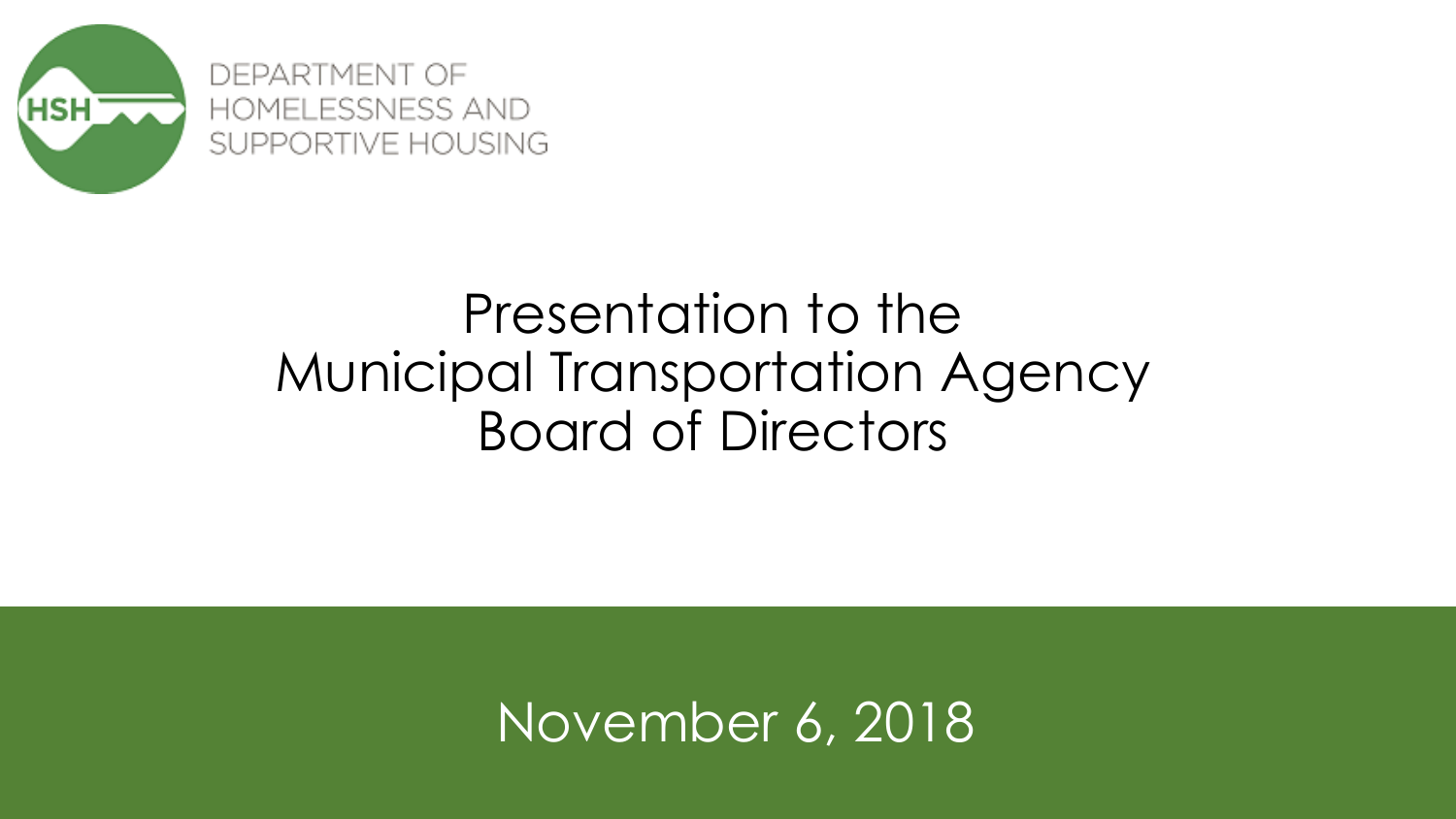# Department of Homelessness & Supportive Housing

- Launched in August 2016
- Combined and coordinated city programs to address homelessness
- Mission is to make homelessness in San Francisco rare, brief and one-time.
- Issued a 5 Year Strategic Framework in October 2017

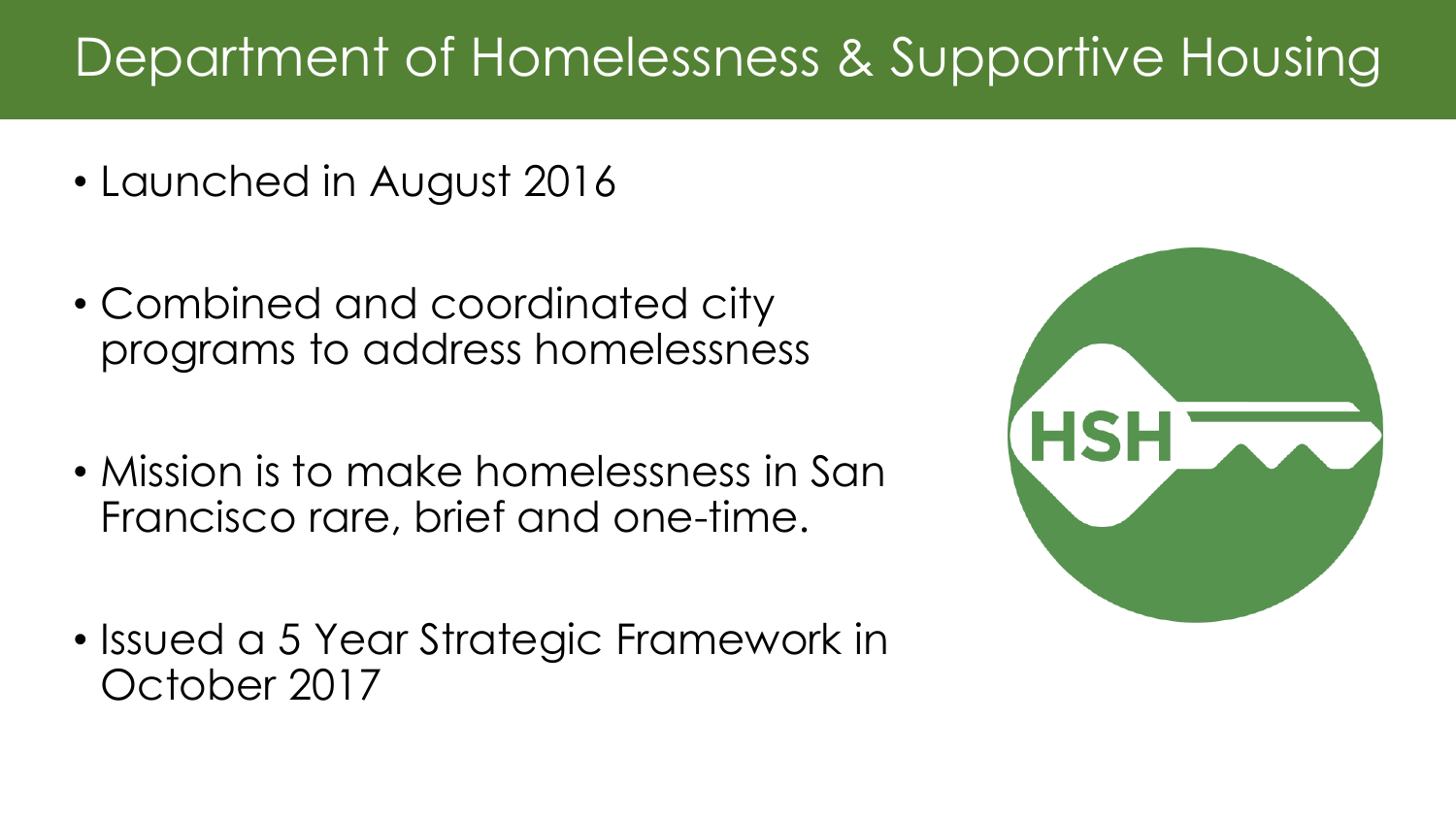## Homelessness in San Francisco

### **San Francisco Point in Time Count** 2013-2017

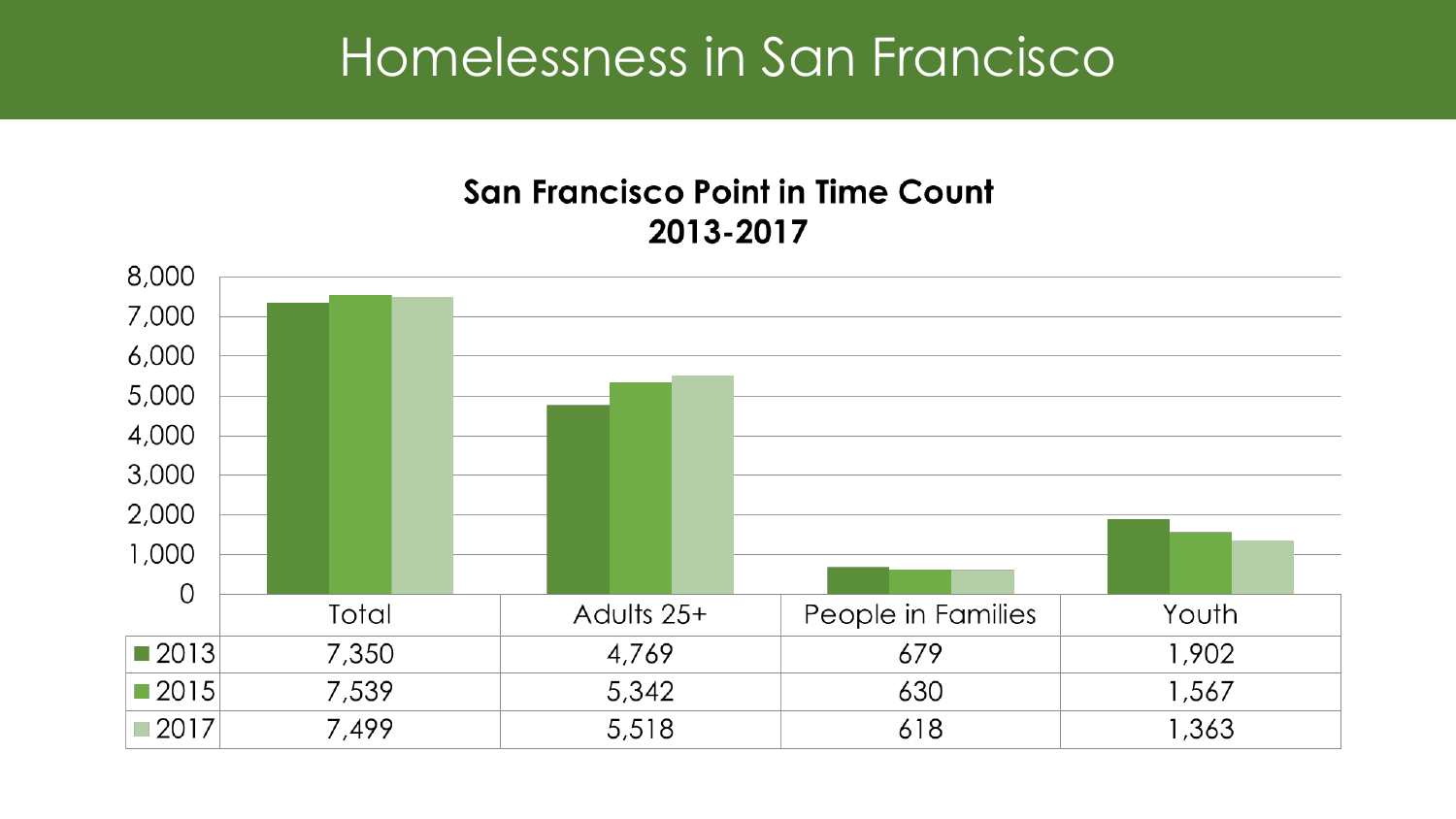## Homelessness in San Francisco

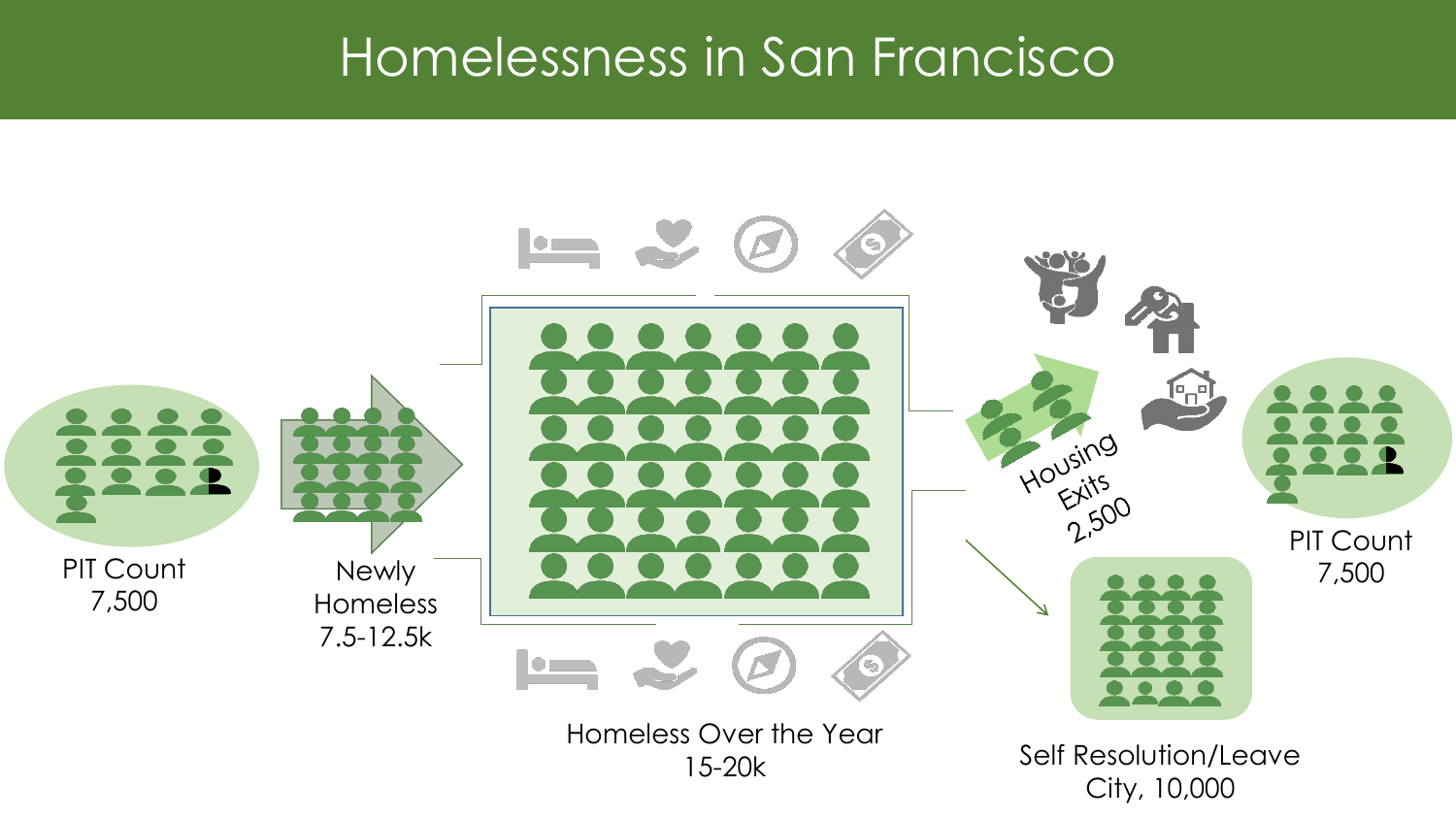# Efforts to Date

- Convened a working group to develop a plan
- Piloted the Vehicle Encampment Resolution Team
- Piloted using Homeward Bound to assist
- Working with MTA on a case-by-case basis
- Included MTA staff in HSOC
- Identified 35 RV parks in the surrounding area
- Conducted a vehicle count



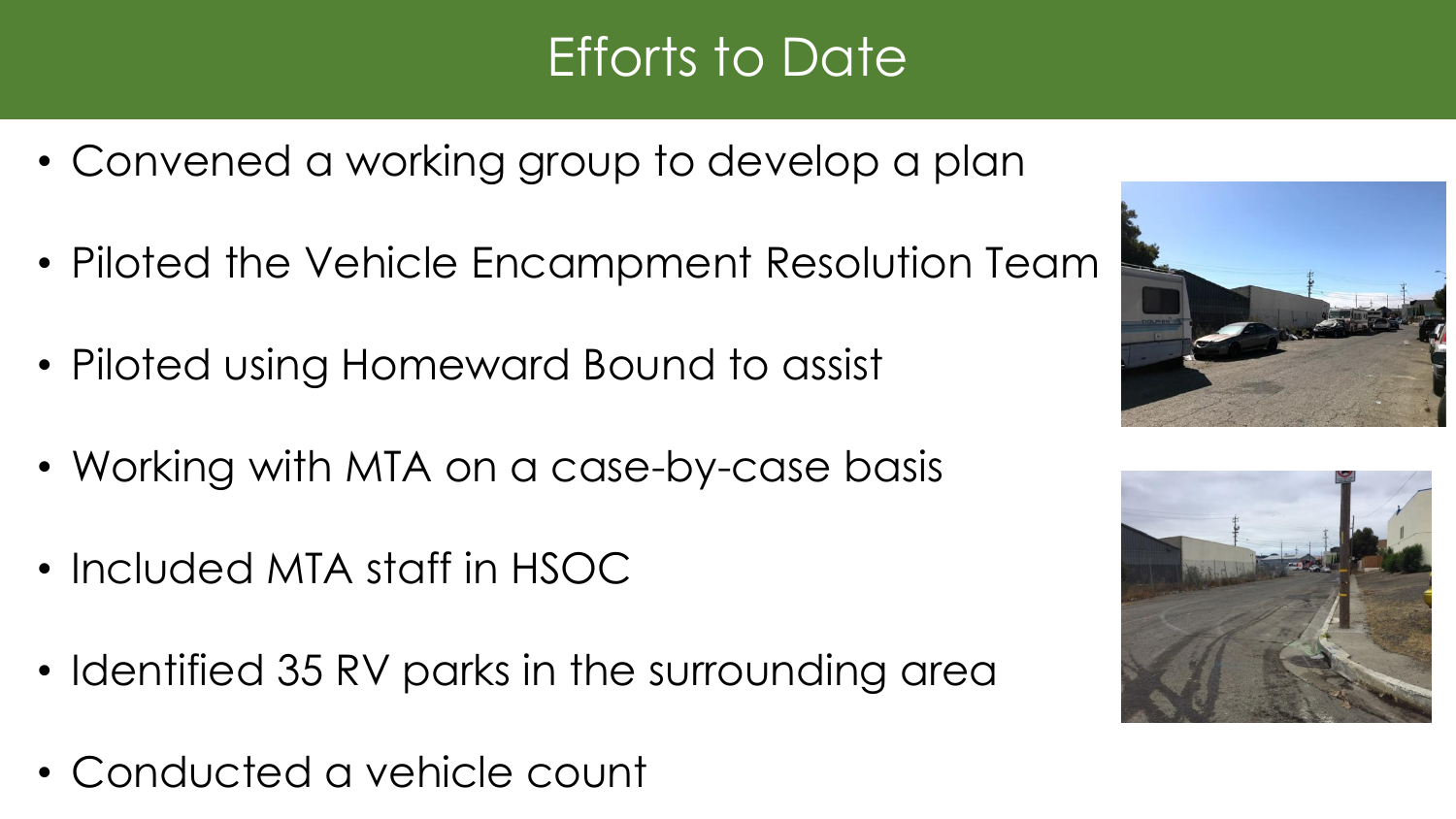#### **HSOC Vehicle Count**

Count conducted 10/22/18 through 10/30/2018



**Total Count Summary** 

| <b>Total RVs</b> | <b>Total Passenger</b><br><b>Vehicles</b> | <b>Total Vehicles</b><br>(All Types) |
|------------------|-------------------------------------------|--------------------------------------|
| 313              |                                           |                                      |

### **Summary by Police District**

Sorted by Total Count

| <b>District</b>    | #RVs | # Passenger<br><b>Vehicles</b> | <b>Total Vehicles</b> | % of Total by<br><b>District</b> |
|--------------------|------|--------------------------------|-----------------------|----------------------------------|
| <b>BAYVIEW</b>     | 127  | 10                             | 137                   | 32%                              |
| <b>MISSION</b>     | 75   | 33                             | 108                   | 25%                              |
| <b>TARAVAL</b>     | 39   | 46                             | 85                    | 20%                              |
| <b>RICHMOND</b>    | 24   | 7                              | 31                    | 7%                               |
| <b>PARK</b>        | 13   | 13                             | 26                    | 6%                               |
| <b>INGLESIDE</b>   | 20   | 1                              | 21                    | 5%                               |
| <b>NORTHERN</b>    | 10   | 9                              | 19                    | 4%                               |
| <b>SOUTHERN</b>    | 4    | $\Omega$                       | 4                     | 1%                               |
| <b>CENTRAL</b>     | 1    | 0                              | 1                     | 0%                               |
| <b>TENDERLOIN</b>  | 0    | 0                              | 0                     | 0%                               |
| <b>Grand Total</b> | 313  | 119                            | 432                   | 100%                             |

387 vehicles in 2017 PIT Count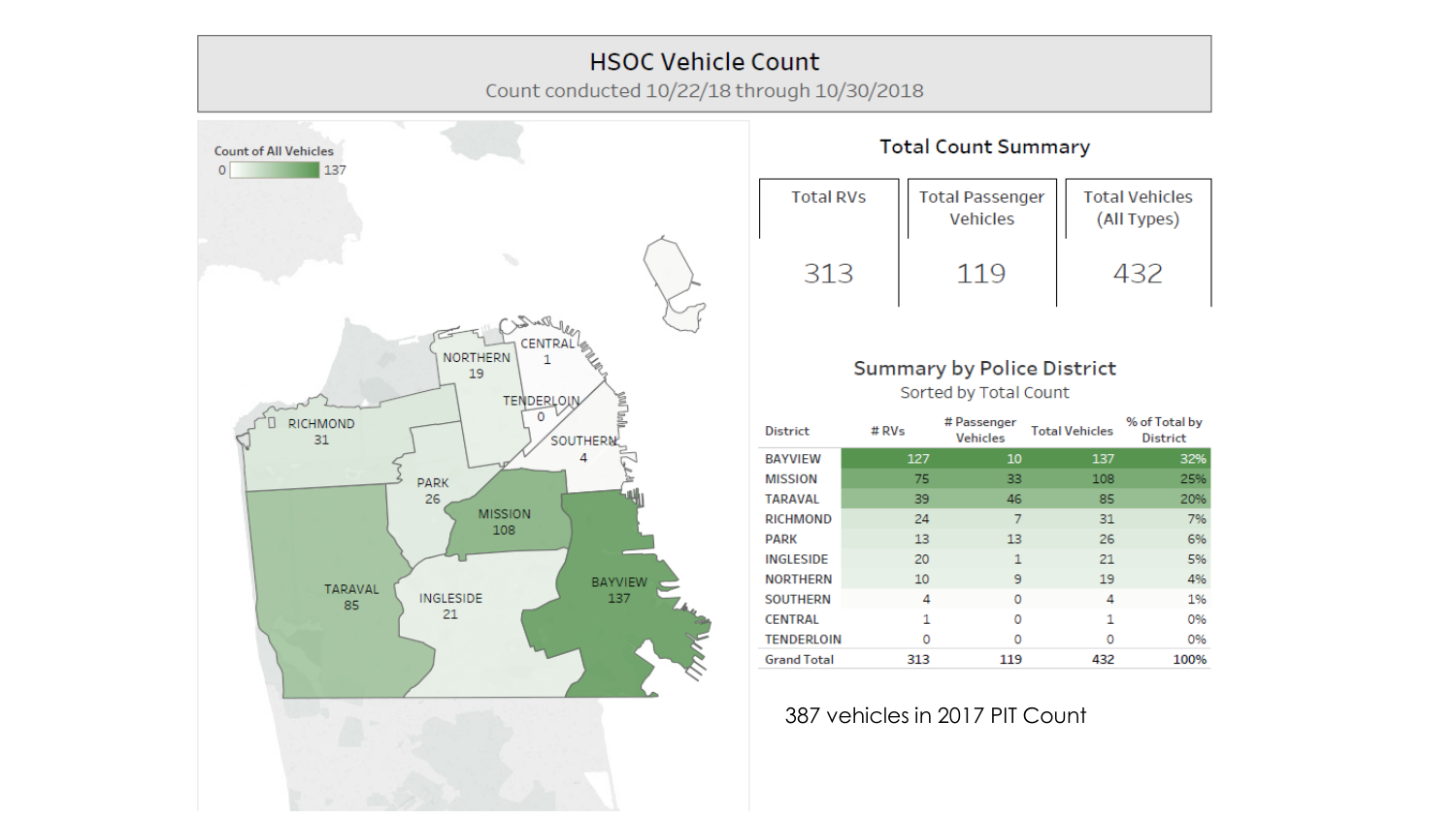# Next Steps

- Conduct a survey and needs assessment
- Plan to send V-ERT to De Wolf and Portola
- Work with MTA to develop an outreach schedule
- Develop a resource guide for folks sleeping in vehicles
- Explore the following (with community input)
	- Vehicle storage
	- Safe parking
	- Buy-back program
	- Early tow warning system/fee policy